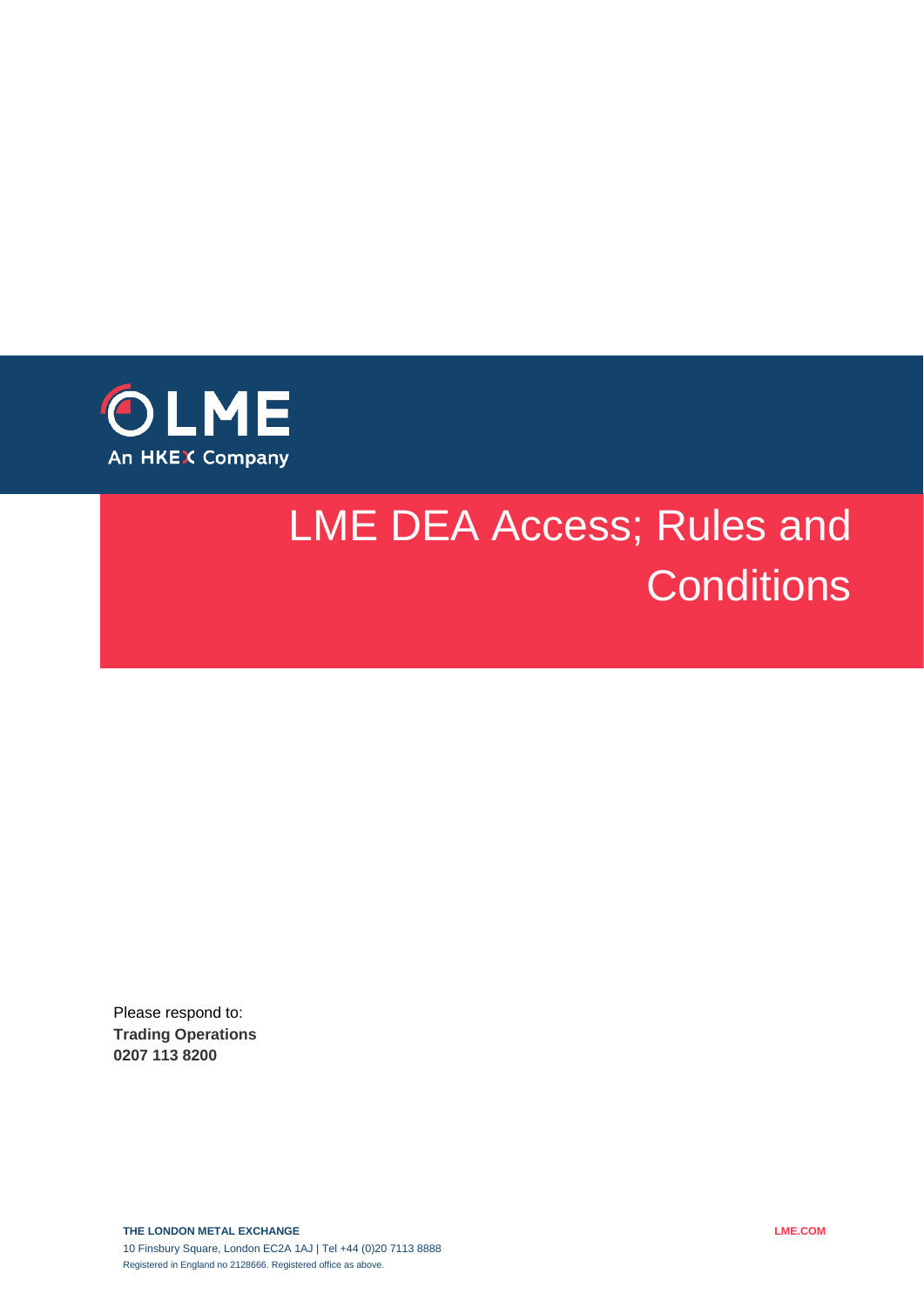### **Table of Contents**

| 1              |     |  |  |
|----------------|-----|--|--|
|                | 1.1 |  |  |
|                | 1.2 |  |  |
|                | 1.3 |  |  |
| 2              |     |  |  |
|                | 2.1 |  |  |
|                |     |  |  |
| 3              |     |  |  |
| $\overline{4}$ |     |  |  |
| 5              |     |  |  |
| 6              |     |  |  |
| $\overline{7}$ |     |  |  |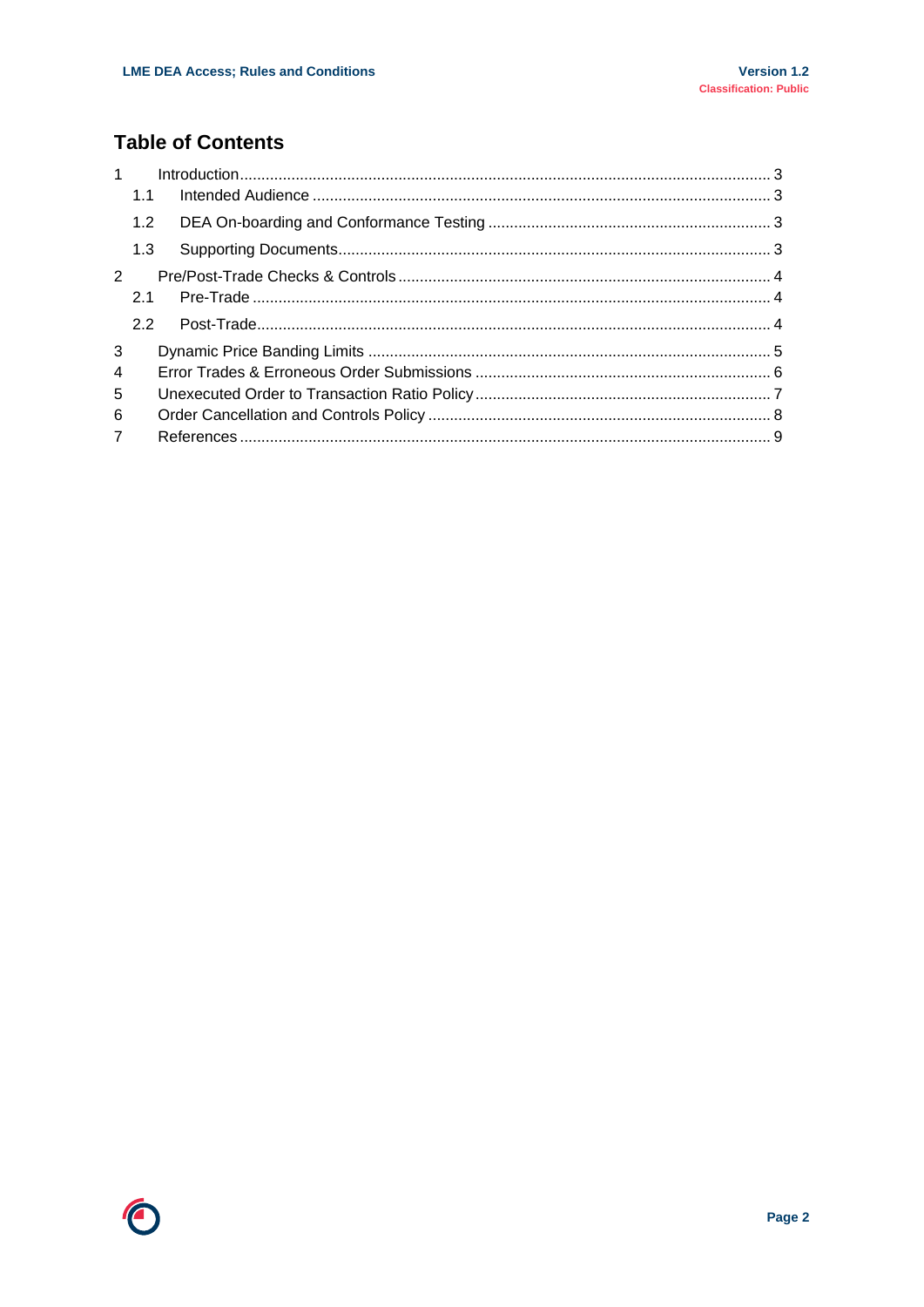## <span id="page-2-0"></span>**1 Introduction**

This document sets out the rules and conditions under which direct electronic access (DEA) is permitted on the LME. This document is to be read in conjunction with Part 3 (Trading Regulations) of the LME Rulebook, and with the supporting documents listed in this text.

#### <span id="page-2-1"></span>**1.1 Intended Audience**

This document is intended for new and existing Members, Clients, ISVs and stakeholders with an interest in DEA access.

#### <span id="page-2-2"></span>**1.2 DEA On-boarding and Conformance Testing**

For any queries relating to DEA access, please contact Trading Operations on +44 (0) 207 113 8200, or [tradingoperations@lme.com](mailto:tradingoperations@lme.com) 

For information on conformance testing for DEA participants, please see the LMEselect and LMEsmart Testing Services document.

#### <span id="page-2-3"></span>**1.3 Supporting Documents**

This document is to be read in conjunction with the following documents:

- LME Pre-Trade Risk Management User Guide
- LMEselect Dynamic Price Banding Limits and LMEselect No Cancellation Ranges
- **•** Error Trades and Erroneous Order Submission Policy
- Order Cancellation and Controls Policy
- LMEselect Unexecuted Order to Transaction Ratio Policy
- LMEselect and LMEsmart Testing Services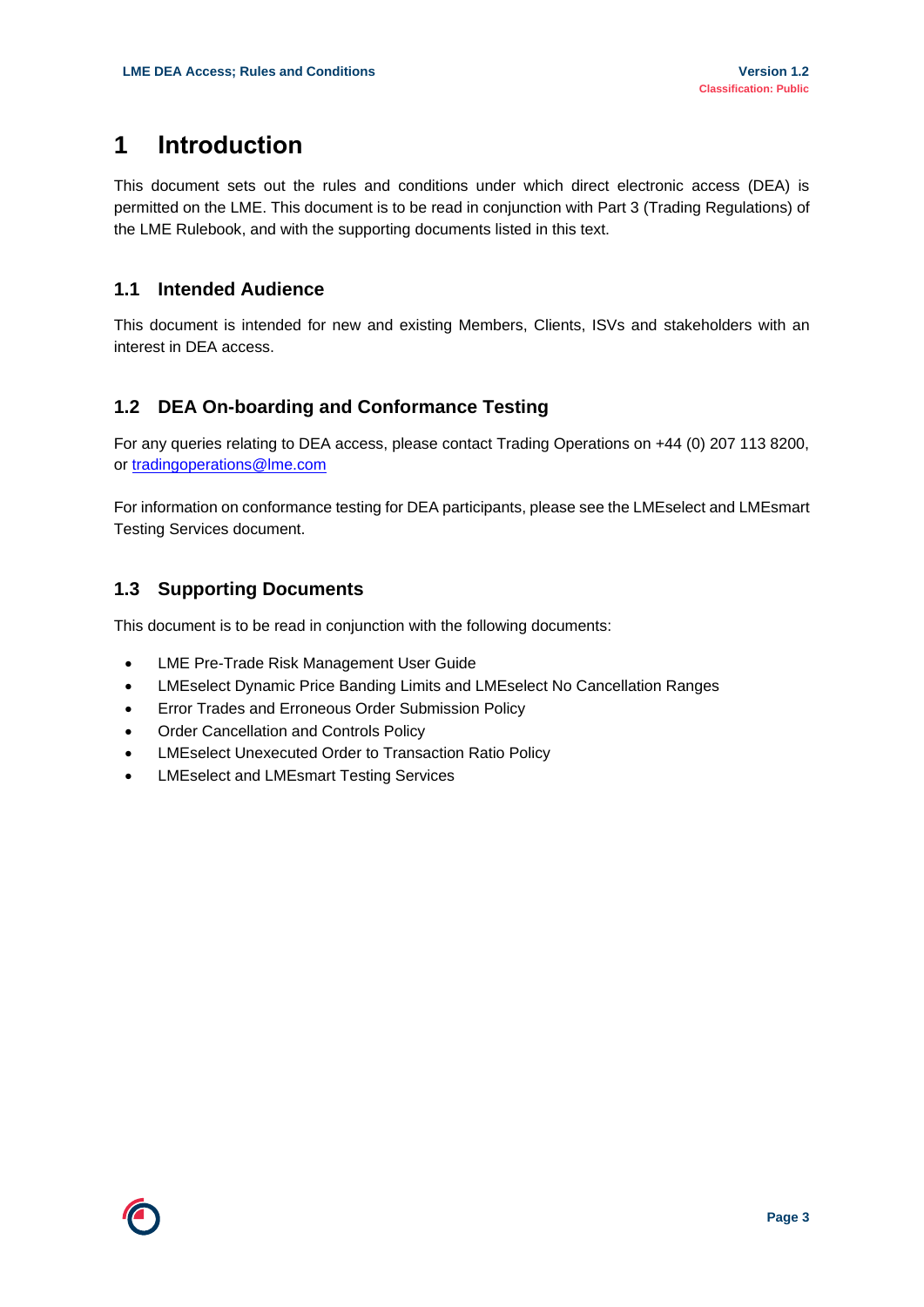## <span id="page-3-0"></span>**2 Pre/Post-Trade Checks & Controls**

#### <span id="page-3-1"></span>**2.1 Pre-Trade**

This section is to be read in conjunction with the LME Pre-Trade Risk Management User Guide document.

The LME's Pre-Trade Risk Management (PTRM) system allows Members the opportunity to manage their risk by using intelligent limits that reflect their risk profile and business model. The 'PTRM Manager' user type has the ability to enable and disable accounts, assign users and Tag58 values to accounts, and manage credit limits.

Limits can be set per product, per contract type (e.g. Carry, Option, Outright etc.), and per specific limit (e.g. notional value, per order quantity etc.).

The LME's Dynamic Price Banding Limits use price collars to automatically block orders that do not meet set parameters. For more information please see section 3 Dynamic Price Banding Limits.

#### <span id="page-3-2"></span>**2.2 Post-Trade**

At Member-level, the 'Drop Copy' account provides the ability to monitor orders on an almost real-time basis without increasing latency to the order flow. A Drop Copy account subscribes to a data feed from the LMEselect system which contains all orders and trades associated with the individual Member and its users. This account type receives all order flow and can request trade history reports, making it ideal for reconciliation purposes.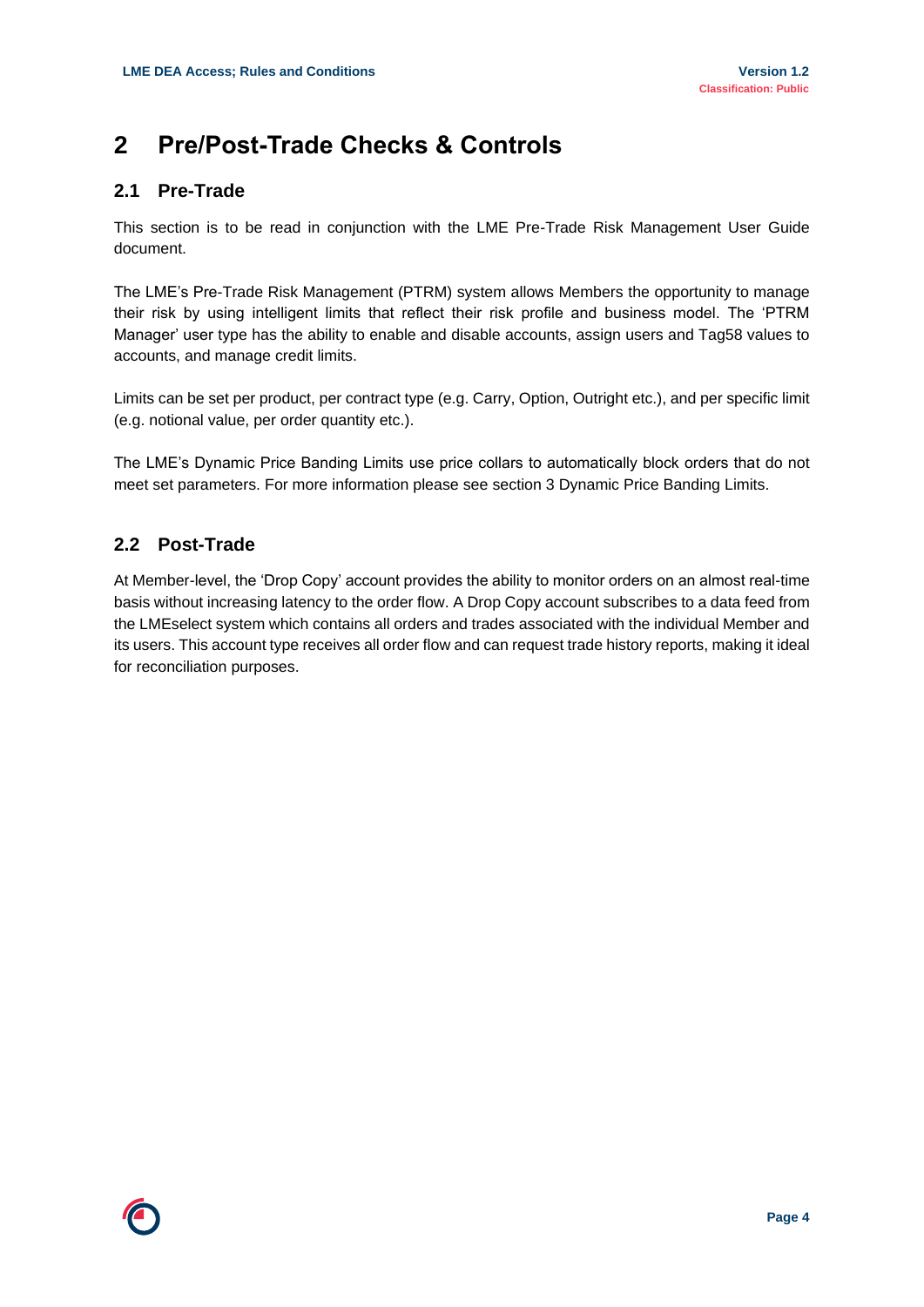## <span id="page-4-0"></span>**3 Dynamic Price Banding Limits**

This section is to be read in conjunction with the document: LMEselect & LMEsmart Price Banding Limits. All DEA participants are subject to Dynamic Price Banding Limits.

The Dynamic Price Banding functionality is built into the LMEselect trading platform and prevents the submission of orders that fall outside of published price limits. Using an established anchor price for each contract – which is updated in line with market activity – Dynamic Price Banding Limits create price channels which determine whether an order is acceptably priced and permitted to reach the market.

The widths of these price channels, determined by the LME from its own market analysis, are subject to periodic review and are published on the LME website. In the event of changes to levels of volatility, price channels can be updated intra-day to ensure that that they are in line with prevailing market sentiments.

Dynamic Price Banding Limits are only applicable to orders better than the prevailing market price (i.e. the contra side of the market), and are not subject to resting orders away from the market price. This therefore reduces the number of error trades that take place in the LMEselect market, as the system prevents buy orders being entered too far above the prevailing market price; and prevents sell orders being entered too far below the prevailing market price.

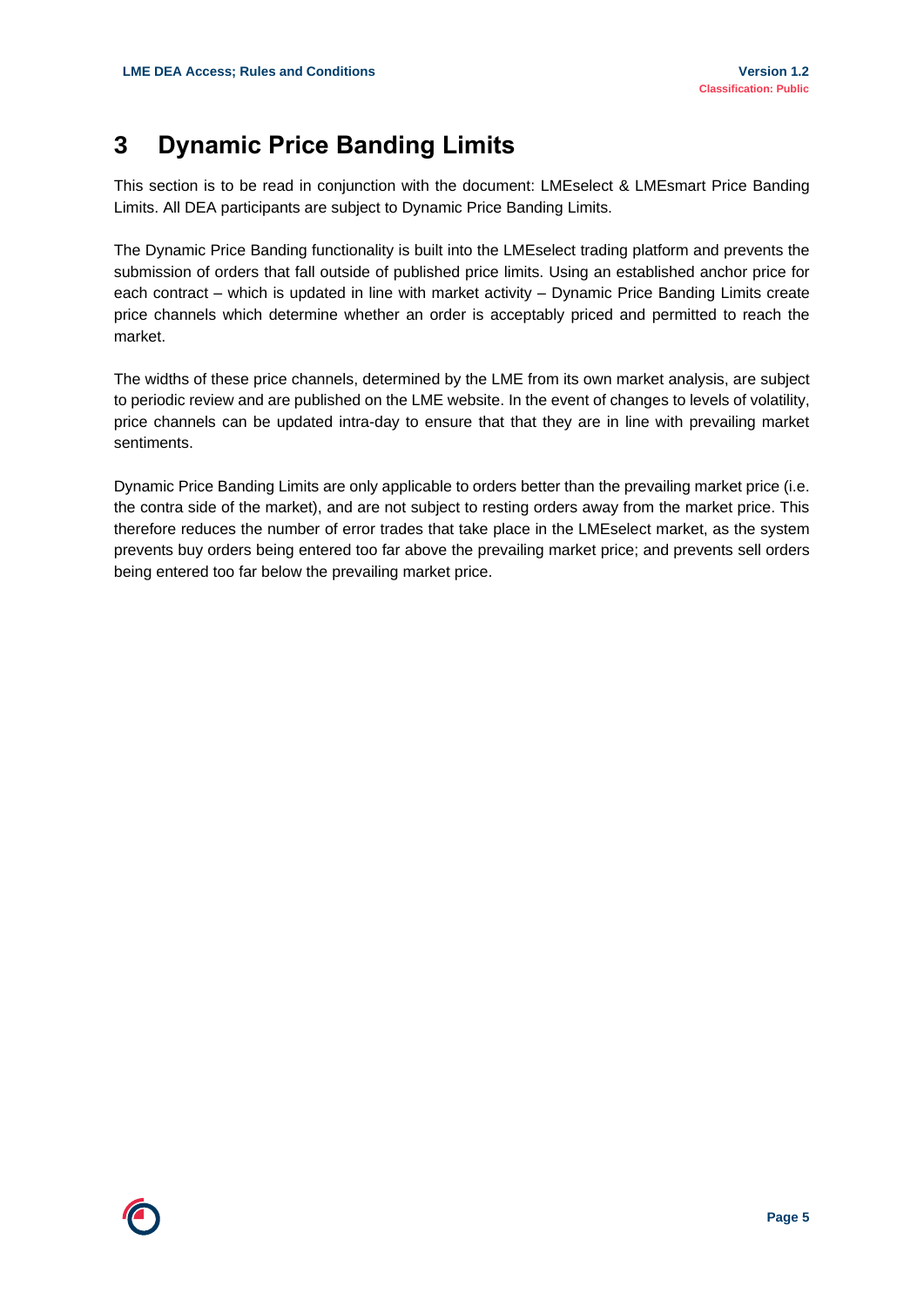## <span id="page-5-0"></span>**4 Error Trades & Erroneous Order Submissions**

This section is to be read in conjunction with the Error Trades and Erroneous Order Submissions Policy. All DEA participants are subject to the Error Trade and Erroneous Order Submission Policy. The Policy outlines the circumstances relating to error trades and the submission of erroneous orders on LMEselect.

The LME will publish no-cancellation ranges (NCRs) for all products on the LME website, which may be amended from time to time. The LME will, at all times, calculate an anchor price for all contracts and the NCRs will be based up this anchor price. Requests to cancel trades will not be accepted if that trade falls within the relevant NCR, and the LME has full discretion whether or not to permit the cancellation of LMEselect trades.

Where a transaction is executed at a price that falls outside of the relevant NCR, the LME may invalidate the trade and instruct that a new trade with the price of the transaction adjusted such that it falls inside the relevant NCR be entered into the LME's matching system. The LME reserves the right, in addition, to invalidate transactions that it considers in its absolute discretion to have been at prices that are not representative of fair market value, even if they fall within the prevailing NCR.

The LME, acting on its own initiative, reserves the right to remove any order in LMEselect if it deems to be in the best interests of the market.

The LME may be required to cancel orders in order to prevent disorderly trading conditions and breaches of capacity limits. The LME may also cancel or revoke transactions in case of malfunction of the LME's mechanisms to manage volatility or of the operational functions of LMEselect.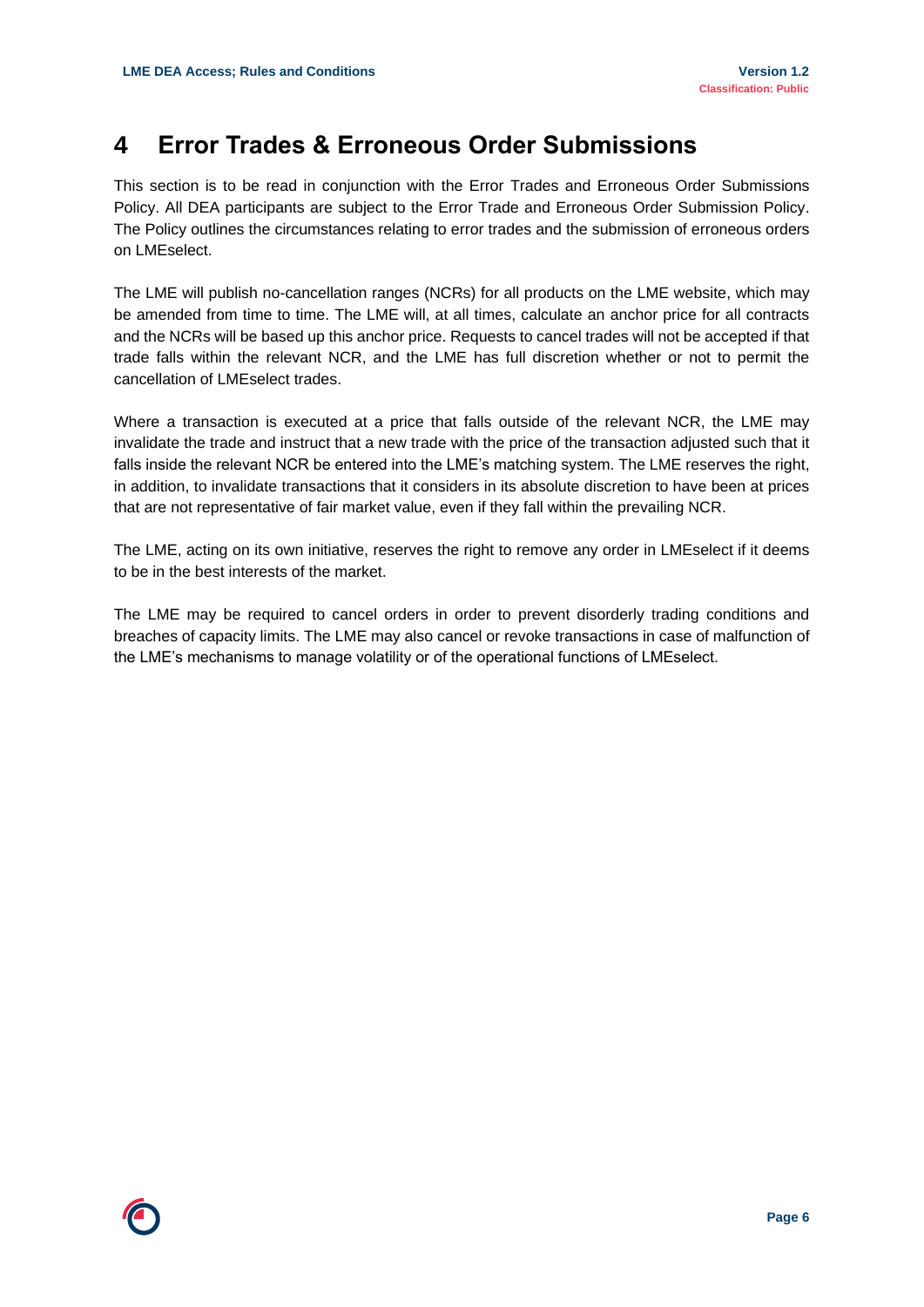## <span id="page-6-0"></span>**5 Unexecuted Order to Transaction Ratio Policy**

This section is to be read in conjunction with the Unexecuted Order to Transaction Ratio Policy. All DEA participants are subject to the Policy.

The Policy gives the following definitions:

**'Order'** means all input messages, including messages on submission, modification and cancellation relating to an order, but excluding cancellation messages sent subsequent to:

- (i) uncrossing in an auction;
- (ii) a loss of venue connectivity; and
- (iii) the use of a kill functionality.

**'Transaction'** means a totally or partially executed Order.

**'Volume'** means the quantity of instruments traded, expressed in size as the number of Lots.

The LME calculates the Policy in the following two ways:

- (a) **The "Number" Calculation**: (total number of Orders / number of transactions) -1; and
- (b) **The "Volume" Calculation**: (total Volume of Orders / total Volume of Transactions) -1

For a Member to be in breach of the Policy during a trading day, the ratio will have to be exceeded on either or both calculation, on a specific financial instrument. The thresholds, per financial instrument, are published on the LME website.

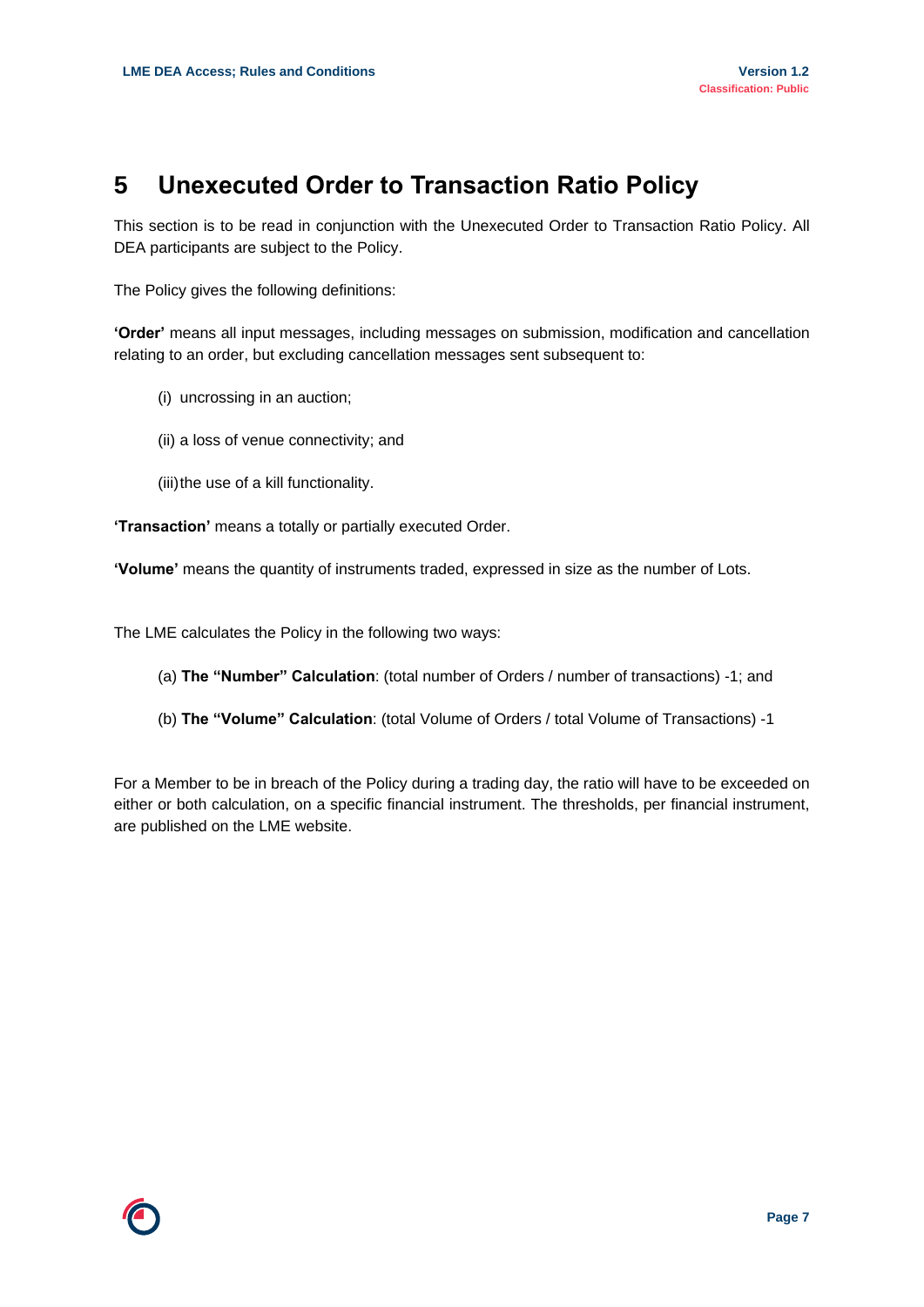## <span id="page-7-0"></span>**6 Order Cancellation and Controls Policy**

This section is to be read in conjunction with the Order Cancellation and Controls Policy. All DEA participants are subject to the Policy.

The LME implements a throttling limit which limits the maximum number of order entry/updates that can take place to 40 per second for each FIX key or GUI user. Order entry/updates in excess of the throttling limit in any given second would result in those orders being rejected by the system.

For example, a burst of 80 order entry/update instructions in one second would result in acceptance of the first 40 instructions during one second with the remaining instructions being cancelled.

The LME operates mechanisms to halt or constrain order entry/updates and trading at all times during trading hours, and the LME ensures that Members are treated equally in the application of the Throttling Policy.